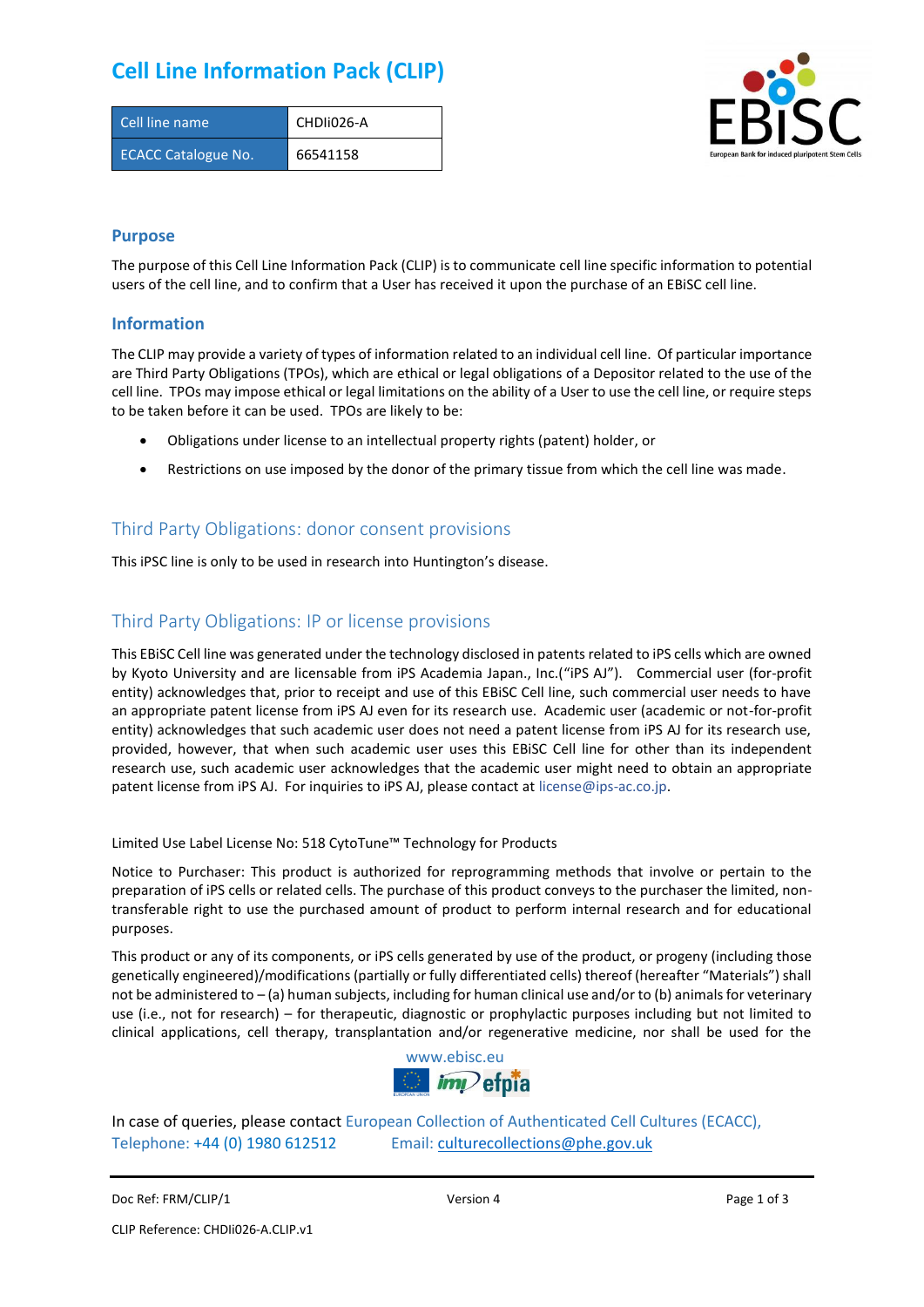### **Cell Line Information Pack (CLIP)**

| Cell line name             | CHDII026-A |
|----------------------------|------------|
| <b>ECACC Catalogue No.</b> | 66541158   |



creation of human embryos, and/or admixed embryos with embryos of animals including humans for any purpose including for research. No right to resell the Materials is conveyed expressly, by implication, or by estoppel.

For clarity, purchasers have the right to use third party service providers for generating iPS cells and modifications for the benefit of such purchasers, but not for screening using the Materials except when such a provider has appropriate licenses from ID Pharma Co., Ltd. and iPS Academia Japan, Inc. Purchasers can deposit the Materials with not-for-profit repositories ("Repositories") and transfer cells to not-for-profit research entities (not affiliated with a for-profit organization) for their internal research. Such recipient Repositories and not-for-profit research entities are allowed to distribute the Materials not-for financial gain to other users for their internal research, and in case the recipient user is a for-profit entity, such recipient Repositories and notfor-profit research entities shall notify the recipient user that such for-profit entity is required to contact iPS Academia Japan, Inc., which notification shall be fulfilled by transferring a copy of this Label License along with the transferred Materials.

The limited right allowed in paragraphs above does not include the following commercial applications:

(i) use of iPS cells and progeny (but not modifications) for manufacture or quality control of any product;

- (ii) use of the Materials to provide services including:
- (a) generation of the Materials, information or data on behalf of a third party for financial gain and

(b) screening on behalf of purchasers for financial gain;

(iii) use of the Materials by purchasers for screening or later stage development of therapeutics, diagnostics, prophylactics (e.g., hit-to-lead, lead optimization), except when performed by or on behalf of a not-for-profit research entity for internal research and not for financial gain;

(iv) sale of the Materials to third parties.

To obtain commercial rights for above commercial applications (i) through (iv), purchasers are requested to contact ID Pharma Co., Ltd. at cytotune@dnavec-corp.com and Academia Japan, Inc. directly at license@ipsac.co.jp or through ID Pharma Co., Ltd.

Notwithstanding the foregoing, the following activities are not considered commercial applications for purposes of this label license:

(a) basic research, including, without limitation, target discovery, target validation and assay development;

(b) transfer of cells to not-for-profit research entity for its internal research not for financial gain;

(c) compound screening and safety testing for development of therapeutics, diagnostics and prophylactics by academic and not-for-profit research entities for their non-commercial internal research;

(d) license or commercialization of research results except where such results are drugs or drug candidates, iPS cells or modifications, or where such license or commercialization uses iPS cells or progeny;

Other than rights granted herein, no other right, express or implied, is conveyed by the sale of this product.



In case of queries, please contact European Collection of Authenticated Cell Cultures (ECACC), Telephone: +44 (0) 1980 612512 Email: [culturecollections@phe.gov.uk](mailto:culturecollections@phe.gov.uk)

Doc Ref: FRM/CLIP/1 **Docessition 2** Page 2 of 3